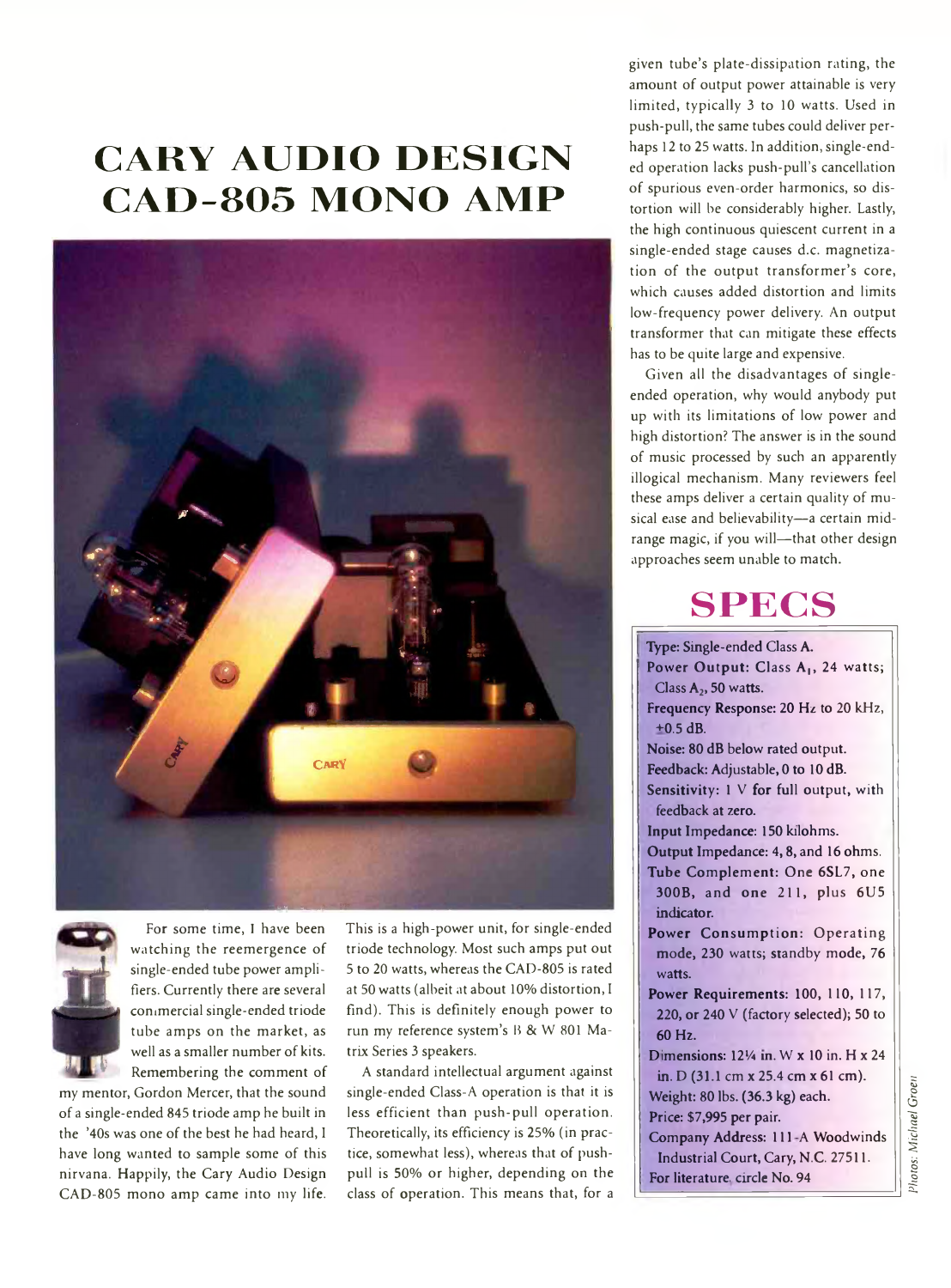

**SELF BIASING IS THE KEY TO THIS AMP'S EXCEPTIONALLY HIGH OUTPUT FOR ITS TYPE.**

The shape of the CAD-805 is more elongated than that of most other designs: With the front panel facing out, the amp is unusually deep. Still, it is a very attractive piece, sporting two very large transformers (main power and output), four filter capacitors, and the three tubes. The latter are lined up by ascending size, from the input 6SL7 to the mighty 211 output tube. An interesting decorative touch is that the two knobs (also in the top plate) for setting the "Feedback Output" tap and "Feedback Level" have green "jewels" in them. The front panel is a thick piece of aluminum, anodized in an attractive gold color. In what I consider a humorous twist, Cary uses an old tuning-eye tube, a 6U5, as a relative output indicator on the front panel. (Cary's Dennis Had once told me that they like to have fun doing their thing. I think they must be doing just that.) Two toggle switches on the top surface, near the front panel, select power on/off and standby/operate. The rear panel has three pairs of Edison-Price dual binding posts (for 4-, 8-, and 16 ohm speaker connections), an IEC a.c. power-cord socket, two fuse-holders (one for the a.c. line, the other for a cathodecurrent fuse for the 211), and a high-quality RCA jack for signal input. On the top surface, near the rear, are a '/4-inch phone jack and potentiometer used in setting the plate current of the 300B driver tube.

Looking inside, we find that the CAD-805 is wired the old-timey way: Point to point, with lug strips for tie points. Much of

the wiring itself appears to be Teflon jacketed. Also traditional is the technique of grounding various components directly to the chassis, rather than having a separate ground bus tied to the chassis at only one point. Parts quality is generally excellent, using mostly Kimber Kap film capacitors, Dale RN65D-series metal-film resistors, and several Dale RH-25 chassis-mount power resistors. The main coupling capacitor between the first and second stages is a  $0.22-\mu$ F, 600-V oil-filled unit. I was surprised (but certainly not dismayed) by the use of a Radio Shack power transformer to deliver the filament supply to the front-end and driver tubes. Wiring is neat and workmanlike. All in all, a very competent, solid, and well-made piece.

Circuit Description

The design utilizes a "King of the Triodes" 211 tube (or the equivalent VT-4-C), which is like the 845 but with a higher amplification (mu) factor. These tubes are wonderful and impressive output devices, having a carbon plate rated for a dissipation of 100 watts and a thoriated-tungsten filament that glows yellow (like an old light bulb) when running. I have had a long-term love affair with this kind of tube; I made a pair of push-pull 845 power amps some 30 years ago that had the honor of driving the Infinity IRS midrange/tweeter panels in their Chicago CES introduction about 10 years later.

Normally, a single-ended 211 would put out some 20 to 25 watts in Class-A operation. (Single-ended amps have to be run Class A, by definition.) How does the CAD-805's circuit achieve about twice this power? The secret is that the design employs a driver transformer (oh, horrors, another *transformer?'.).* One end of the secondary winding is directly connected to the 211's control grid, and the other end is grounded. Cathode- or self-bias is utilized, with the filament supply "center tapped" through 20-ohm resistors from each filament lead; the common connection of the two resistors goes to ground through another, larger power







**Fig. 2— Frequency response of amp A vs. feedback setting.**



**Fig. 3— Square-wave response, TO kHz into 8 ohms (top), 10 kHz into 8 ohms and 2 pF (middle), and AO Hz into 8 ohms (bottom).**



**output.**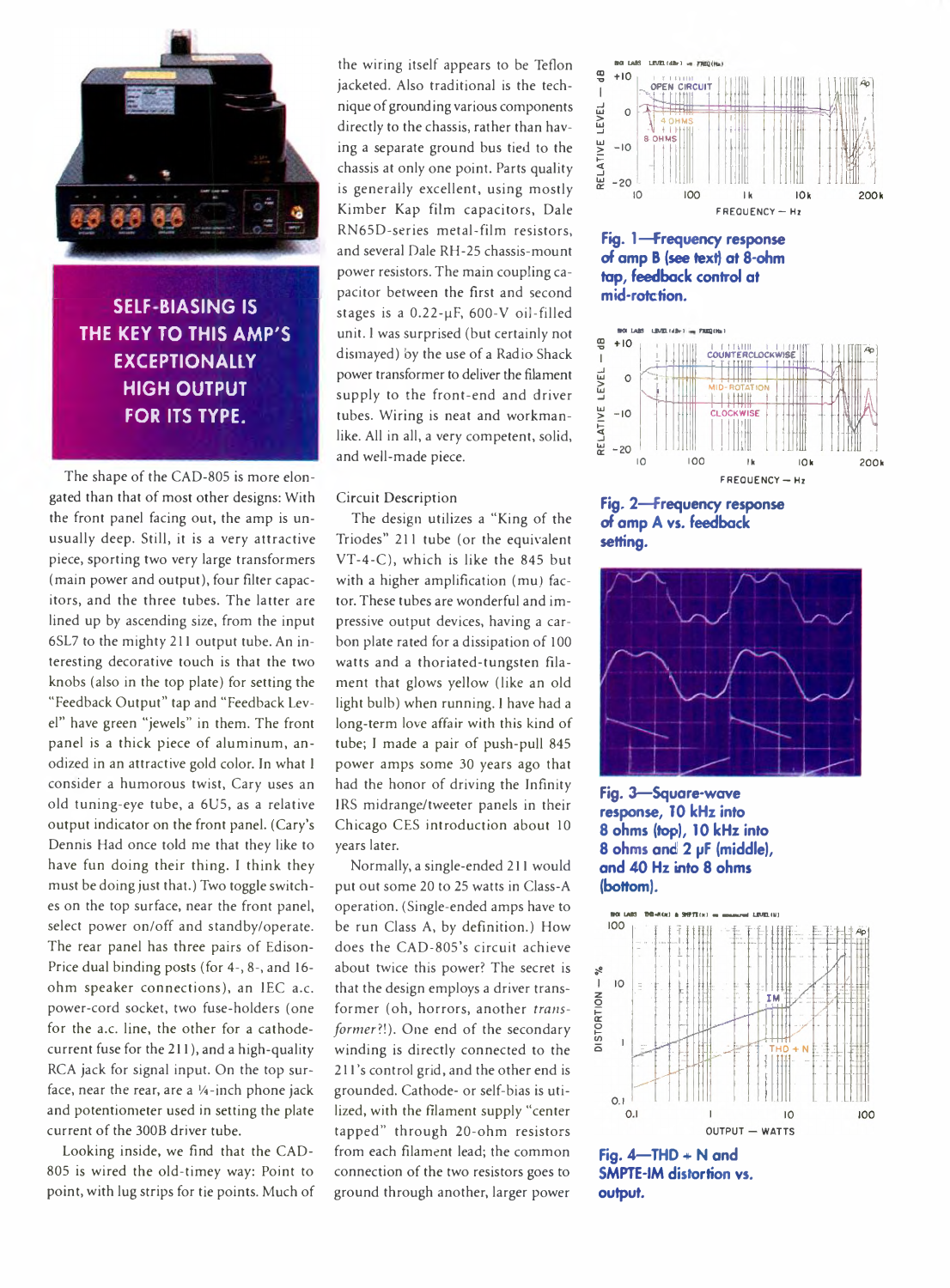

**Fig. 6— THD + N vs. frequency.**



**Fig. 7— Spectrum of 1 -kHz harmonic-distortion components at 10 watts.**



resistor bypassed with a large electrolytic capacitor. The driver transformer permits the 211's grid to be driven positive, resulting in Class- $A_2$ operation. When the grid goes positive in respect to the cathode (in this case, the filament), its impedance drops dramatically.

To pull this off, the CAD-805 needs power from the preceding driver stage. This is handled by a 300B, one of the best-sounding power triodes and often used as an output tube in many tiiode amps. The result of driving the output tube's grid positive is that the plate bottoms more (comes closer to zero), permitting a greater plate voltage swing and higher power.

Front-end honors in the CAD-805 go to a 6SL7, a nicely linear octal-base, hi-mu dual triode. This tube is connected in a series arrangement, where the bottom tube acts as a commoncathode voltage amplifier and the upper tube functions as a semi-constant current source load for the lower tube. The upper tube's cathode is capacitorcoupled to the grid of the 300B driver.

Overall adjustable negative feedback is taken from the selected output tap (chosen via a three-position switch) to a potentiometer used as a feedback series resistor and back to the cathode of the input stage. The feedback resistor is wired in series with its built-in, two-position rotary switch. In the counterclockwise position, the switch is open and there is no overall feedback. As the control is rotated clockwise, the switch closes and the series resistance starts to decrease. Maximum clockwise rotation results in maximum negative feedback.

The power supply has one main, potted power transformer and a small auxiliary transformer. Output of the main high-voltage secondary winding is rectified by a full-wave bridge and applied to a filter bank comprising three  $100$ - $\mu$ F, 450-V capacitors in series. A series filter choke leads to a final filter element of three  $1,200$ -uF capacitors in series. The series connection of the filter capacitors is necessary to handle the supply voltage, which is in excess of 1 kV in the

standby mode. The operating B+ for the 211 output tube is about 950 V, applied to the primary of the output transformer. A lower voltage B+ source (some 475 V), for



the driver and front-end tubes, is taken from the center tap of the high-voltage secondary winding. The aforementioned "centertapped" filament supply for the 211 is derived from two secondary windings in series on the main power transformer. This winding is full-wave rectified and filtered, providing d.c. voltage for the 211 filament.

## **SINGLE-ENDED AMPS HAVE UNMATCHED MUSICAL EASE AND BELIEVABILITY.**

The auxiliary power transformer's secondary winding is full-wave rectified and capacitor filtered to provide d.c. voltages to the 6SL7 and 300B filaments.

### Measurements

I used a pair of CAD-805s, which will be referred to as amp A and amp B. Measurements quoted are for amp B unless otherwise stated. Voltage gains and IHF sensitivities, for the 8-ohm taps loaded with 8 ohms, are listed in Table I for the middle and full counterclockwise positions of the feedback control.

Figure 1 shows frequency response for open-circuit, 8-, and 4-ohm loading on the 8-ohm output tap, with the feedback control set at mid-position. The ultrasonic response is not very well behaved, exhibiting resonances at about 40 and 130 kHz. It is difficult enough to properly enclose one transformer in a feedback loop, let alone two. One might expect the amp to oscillate at the 40-kHz resonance with the feedback turned up more. That is exactly what happened with the feedback control set past about three-quarters rotation. Not so good. Amp A was high-frequency stable to full rotation of the feedback control. The change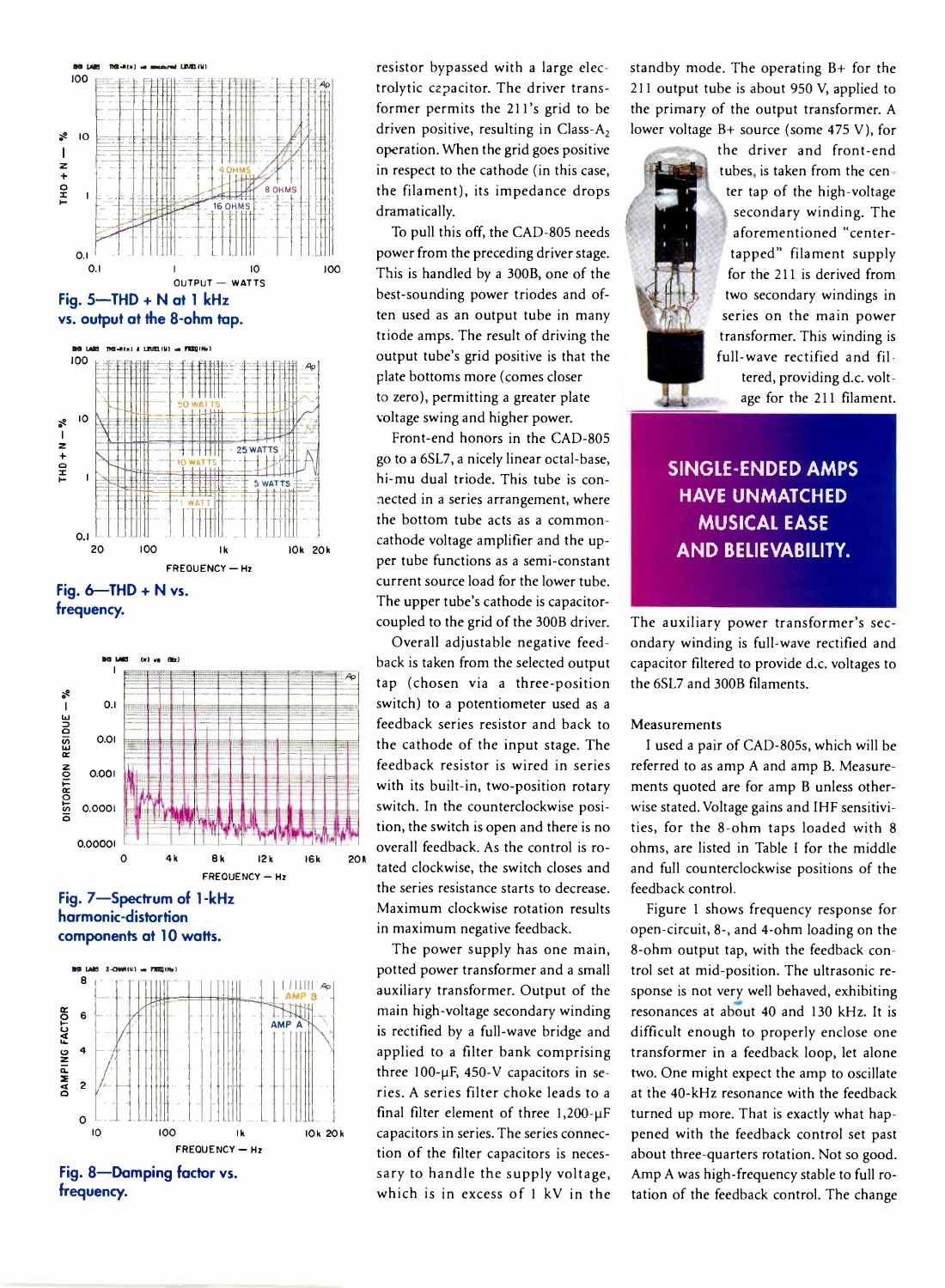| Table 1-Gain and IHF sensitivity. |          |                         |                 |       |  |
|-----------------------------------|----------|-------------------------|-----------------|-------|--|
|                                   | Gain, dB |                         | Sensitivity, mV |       |  |
| <b>Feedback Setting</b>           |          | AMP A AMP B AMP A AMP B |                 |       |  |
| Mid-Rotation                      | 24.0     | 24.8                    | 178.5           | 162.0 |  |
| <b>Fully Counterclockwise</b>     | 27.4     | 28.2                    | 120.9           | 110.5 |  |

**Table II— Output noise levels. The IHF S/N figures for amps A** and **B were 87.7 and 86.5 dB, respectively.**

|                     | Output Noise, µV |              |  |
|---------------------|------------------|--------------|--|
| Bandwidth           | <b>AMPA</b>      | <b>AMP B</b> |  |
| Wideband            | 842.3            | 853.5        |  |
| $22$ Hz to $22$ kHz | 837.2            | 854.5        |  |
| 400 Hz to 22 kHz    | 63.7             | 84.5         |  |
| A-Weighted          | 117.1            | 133.2        |  |

of gain with feedback-pot rotation was not very linear. When the pot was rotated from its counterclockwise position and the switch clicked on, the gain dropped about 3 dB. From this position to about three-quarters rotation, the gain dropped only about 1 dB more, with most of the gain change taking place in the last quarter of rotation. Of interest (and something one seldom sees in modern amplifiers) is the peaking in the region between 10 and 20 Hz, which is a function of load. The main effect of this low-frequency peaking would be large, possibly excessive, woofer excursion in ported enclosures whose lower impedance peak happens to be in this frequency range.

Frequency response of amp A is shown in Fig. 2 as a function of the feedback-pot setting, with 8-ohm loading on the 8-ohm output tap. With full feedback applied, the low-frequency stability becomes marginal, in my opinion.

Square-wave response is shown in Fig. 3. The 10-kHz frequency, used for the top two traces, is kind to the amplifier; a wickedly chosen frequency with third or fifth harmonic at 40 kHz would show a lot more ringing. In fact, for the 40-Hz waveform (bottom trace), high-frequency ringing is plainly visible. The top trace is for a resistive load of 8 ohms on the 8-ohm tap, with the feedback control at mid-rotation. Rise-time is a bit difficult to define for a waveform that doesn't attain steady state in the halfcycle time, but it would appear from the figure to be on the order of 8 to 10  $\mu$ S. In the middle trace, the addition of a  $2-\mu F$  capacitor across the 8-ohm load seems to stabilize the amp and to roll off some of the higher frequencies. The degree of tilt in the 40-Hz trace is a bit excessive and portends probable rapid roll-off below the lowfrequency resonance.

Both  $THD + N$  (with 1-kHz signal) and SMPTE-IM distortion are plotted in Fig. 4 as functions of power output, with 8-ohm loading on the 8-ohm tap. As you can see here, the distortion reaches some pretty

outrageous numbers, by modern standards. (I also measured THD  $+$  N versus power for 4-ohm loading on the 4-ohm tap, and for 16-ohm loading on the 16-ohm tap, and

got essentially identical results.) The ratio between IM and THD is a little more than 3 to 1, nearly classical behavior for a simple device. Note that the simple second-harmonic-dominant behavior of the amp starts to change at about 5 watts output which, I believe, is the onset of the grid-current phenomenon, even though grid-to-cathode voltage has not yet reached zero. The positive polarity of the drive signal to the 211 tube matches the

"cathode voltage" (i.e., 0-V potential between grid and cathode) at about 8 watts output. Note that these two power levels flank the flat portion of the curve for  $THD + N$  in Fig. 4. Another note:

The tuning eye closed at about 15 to 20 watts, although the operating manual says that it closes at "full output." The a.c. line current drawn by the amp was substantially constant up to 50 watts, a classic sign of Class-A operation.

Figure 5 shows the effect of 4-, 8-, and 16-ohm loading on the 8-ohm tap. Load tolerance is very good, with very similar results attained for each condition over most of the power range.

Figure 6 shows  $THD + N$  as a function of frequency and power, for an 8-ohm load on the 8-ohm tap. Interestingly, the 10-watt curve has the steepest rise in distortion in the high frequencies, and in the 50-watt test my Audio Precision test gear dropped out of regulation at constant power near the frequency extremes.

As a final look at distortion, a spectrum of a 1-kHz signal at the 10-watt level (with 8 ohms on the 8-ohm tap) is plotted in Fig. 7. Things look quite complex at this power level for a simple Class-A amplifier, to be sure. At the 1-watt level (not shown), the spectrum was much simpler. There was about the same amount of second harmonic, but the third was down to about 0.015% and all remaining harmonics were less than 0.002% .

Damping factor versus frequency is shown for both amplifiers in Fig. 8. The drop in damping below 100 Hz is unusual.

> This could well cause the bass characteristics of the CAD-805 to sound different from those of an amp with a more consistent low-frequency damping factor, all other things being equal.

Table II shows output noise as a function of measurement bandwidth, with the amp's feedback pot set to its midpoint.

Dynamic and clipping levels were substantially the same, about 56 watts, depending on one's interpretation of the 'scope waveforms at

> the clipping level. There was no amplitude droop during the 20-mS tone burst in the dynamic test another sign of Class-A operation, since the power-supply current drain is constant with power level. The a.c.

line current was 0.76 ampere in the standby state and 2.4 amperes when the CAD-805 was fully operational.

### **Use and Listening Tests**

Signal source equipment used in my system during the review period included an Oracle Audio turntable fitted with a Well Tempered Lab tonearm and a JVC X-1 moving-magnet pickup, playing via my own tube phono preamp or a Quicksilver

**I WAS IMPRESSED BY THIS AMP'S EASY SOUND, WHICH SOON BECAME QUITE ADDICTIVE.**